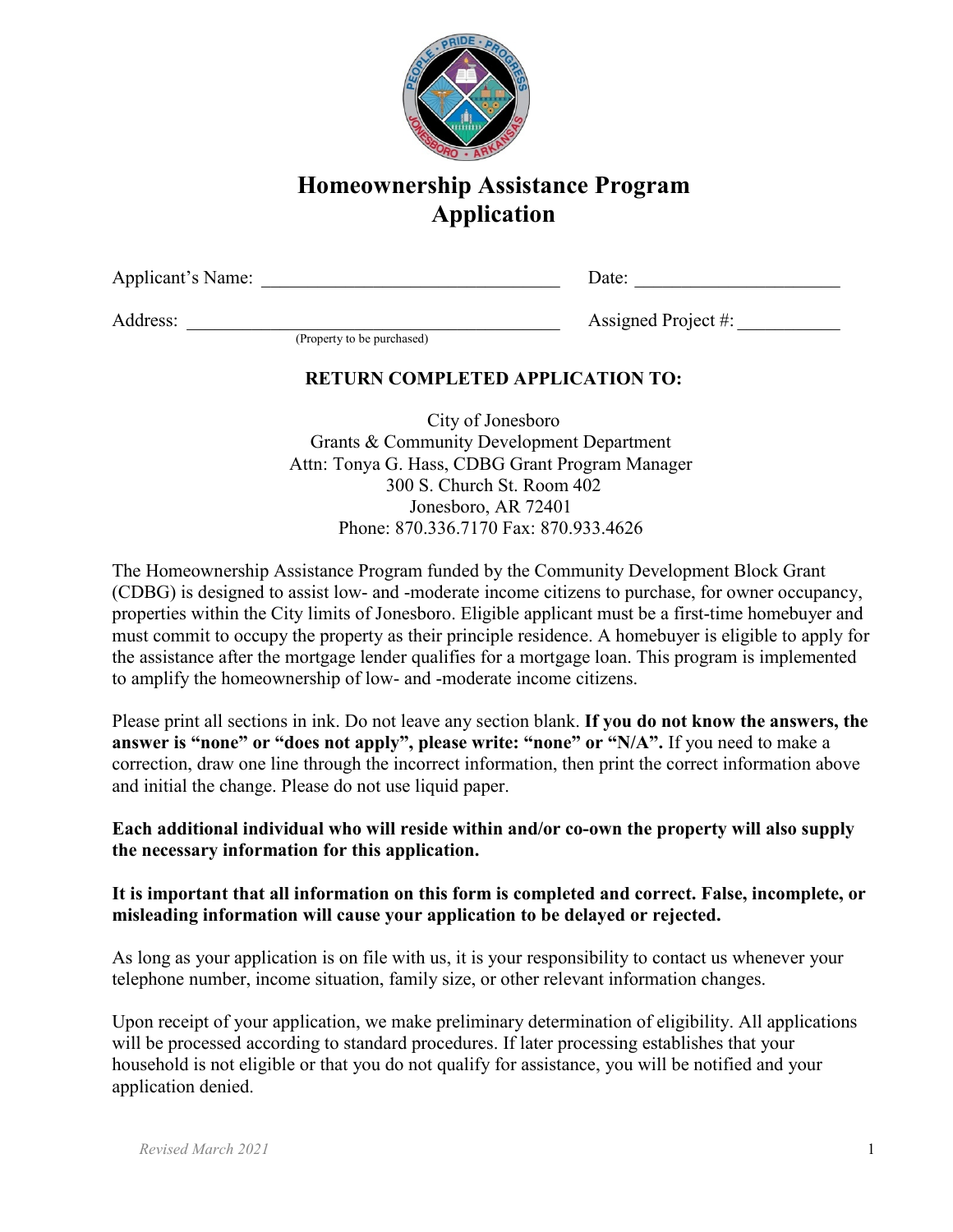#### City of Jonesboro CDBG Homeownership Assistance

| Current Property Address: _______________________________City ____________State________Zip _________           |  |  |
|----------------------------------------------------------------------------------------------------------------|--|--|
| No. of years at this address:                                                                                  |  |  |
|                                                                                                                |  |  |
| Previous Addresses: *please specify the "Year(s)" lived i.e., 2010-12                                          |  |  |
| 1. ________________________________City ___________State_________Zip ___________Year(s): ___________           |  |  |
| Was this home Owned: $\Box$ Rented: $\Box$ or Other (specify): $\Box$                                          |  |  |
| 2. _______________________________City ___________State _________Zip ____________Year(s): __________           |  |  |
|                                                                                                                |  |  |
|                                                                                                                |  |  |
|                                                                                                                |  |  |
|                                                                                                                |  |  |
| Age: DOB: No. of persons living in the household: DOB: No. of persons living in the household:                 |  |  |
| Total monthly income for all persons living in the household: (Page 3, Income Total)________________           |  |  |
| Marital Status: (Place an X next to the appropriate situation)                                                 |  |  |
| □ Single □ Married □ Divorced □ Separated □ Widowed                                                            |  |  |
| Household Status: $\Box$ Single $\Box$ Married w/children $\Box$ Married w/o children $\Box$ Female head of HH |  |  |
| □ Male head of HH □ Two or more unrelated adults □ Other                                                       |  |  |
|                                                                                                                |  |  |
| Spousal Information (if married):                                                                              |  |  |
|                                                                                                                |  |  |
|                                                                                                                |  |  |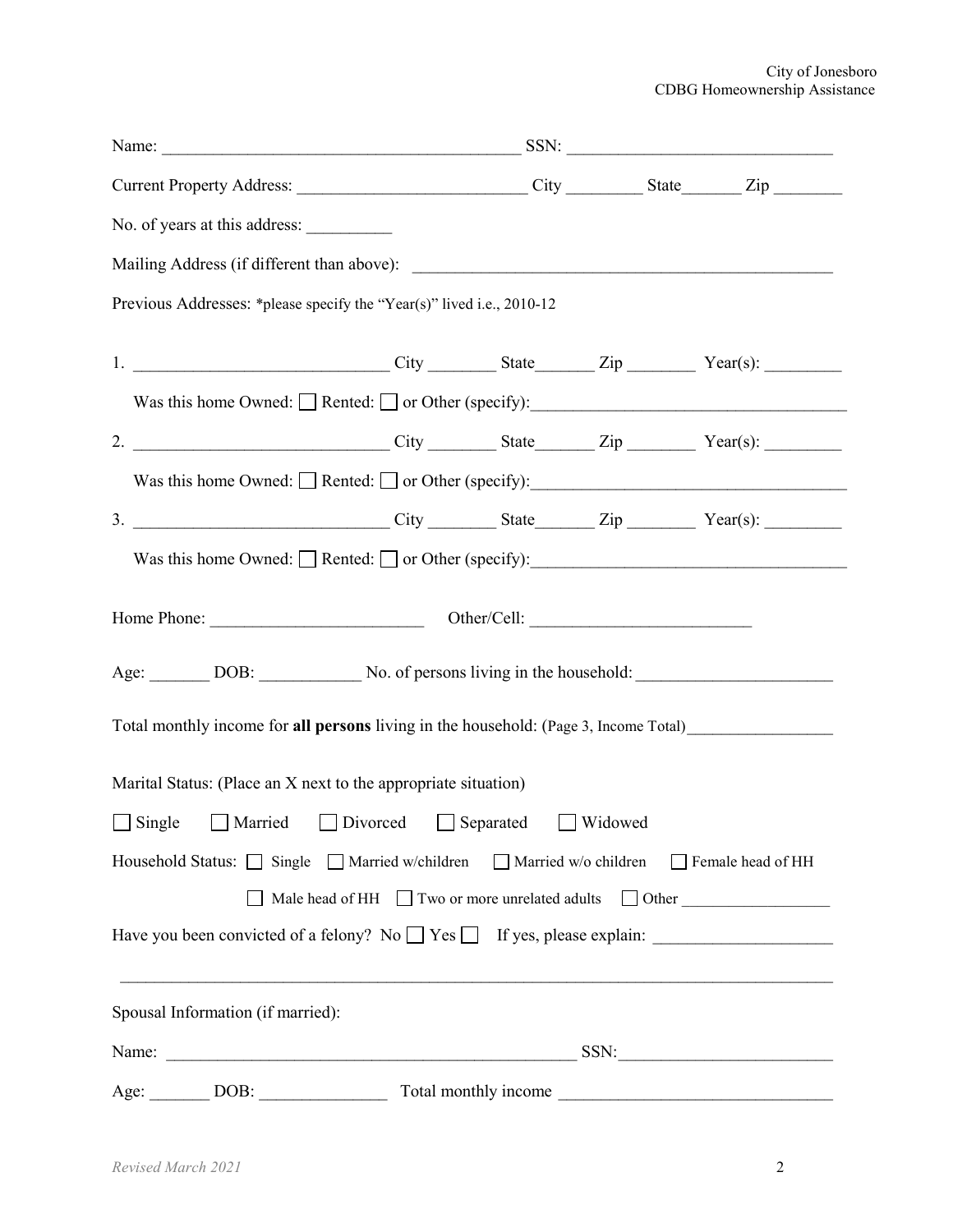**Family/Household Size**: (include dependents and provide birth certificates or social security cards for all persons residing at the current address)

| $\circ$<br>Name | Relationship to<br>Applicant | Sex<br>(M/F) | Age | Race | Birth-date | $\label{eq:legalized} Legend$<br>Alien<br>(NA/Y/N) | Date<br>Legalized |
|-----------------|------------------------------|--------------|-----|------|------------|----------------------------------------------------|-------------------|
|                 | Applicant                    |              |     |      |            |                                                    |                   |
|                 |                              |              |     |      |            |                                                    |                   |
|                 |                              |              |     |      |            |                                                    |                   |
|                 |                              |              |     |      |            |                                                    |                   |
|                 |                              |              |     |      |            |                                                    |                   |
|                 |                              |              |     |      |            |                                                    |                   |
|                 |                              |              |     |      |            |                                                    |                   |

**\*\****QUALIFYIED ALIENS PER §431 of PRWORA*

Please identify any person(s) in the household with a disability:

If any, please provide supporting documentation.

### **FINANCIAL INFORMATION**

| Household Member | Employer | Salary/<br>Wages | Disability | Social<br>Security<br>or SSI | Retirement | Other | Totals |
|------------------|----------|------------------|------------|------------------------------|------------|-------|--------|
|                  |          |                  |            |                              |            |       |        |
|                  |          |                  |            |                              |            |       |        |
|                  |          |                  |            |                              |            |       |        |
|                  |          |                  |            |                              |            |       |        |
|                  |          |                  |            |                              |            |       |        |
|                  |          |                  |            |                              |            |       |        |
|                  |          |                  |            |                              |            |       |        |

Monthly Gross Income Total \$\_\_\_\_\_\_\_\_\_\_\_\_\_\_\_\_\_\_\_

Annual Gross Income Total (monthly total times 12)

Additional Annual Income (dividends, interest, etc.)

Annual Income Total (Annual plus additional)

Total amount of income for all persons living in the household will be verified prior to release of funds. Acceptable forms of identification to be attached with application, include copies of most recent pay stubs, W-2's and filed income tax returns (Adjusted Gross Income from IRS Form 1040).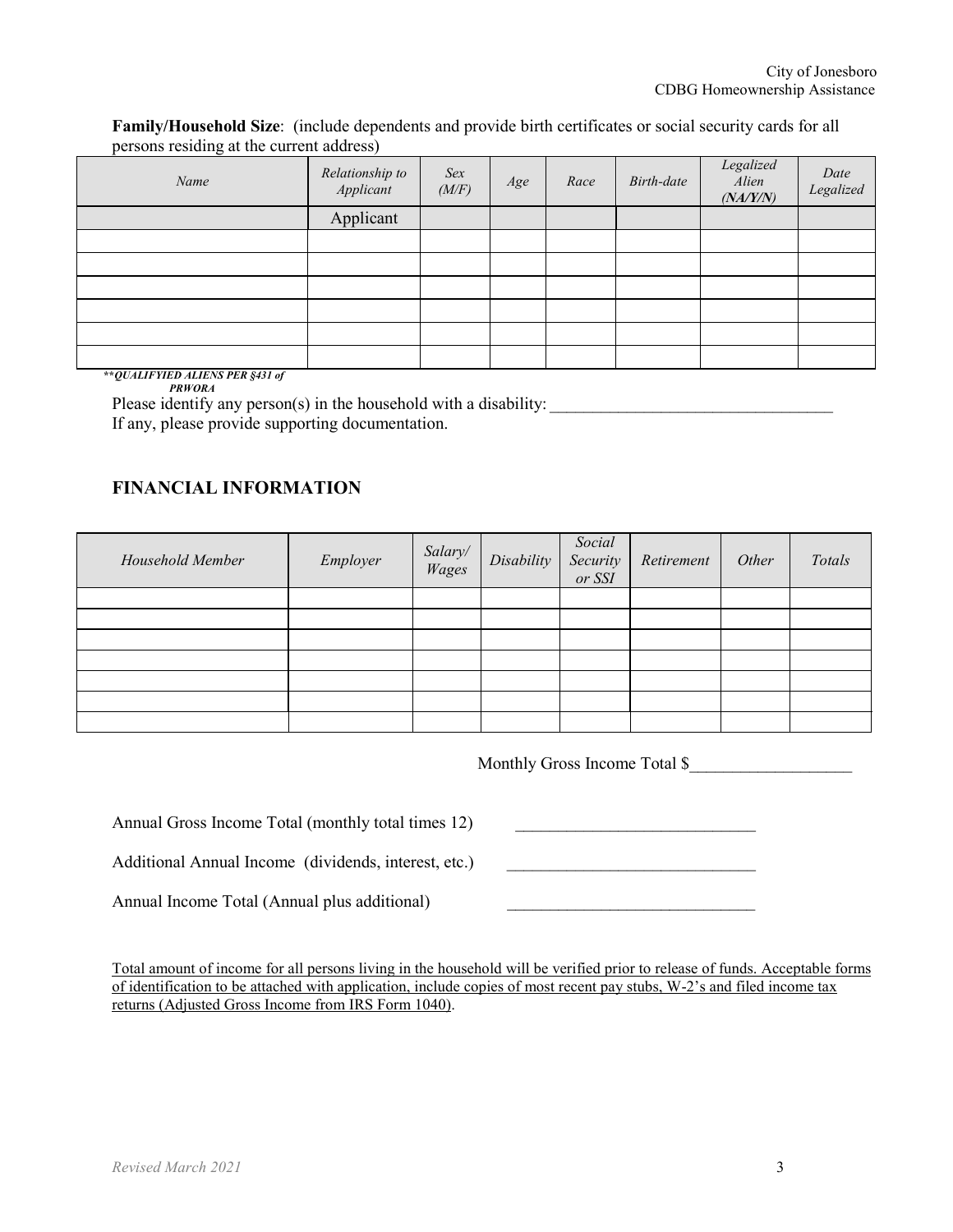Please complete the following tables:

|                                  | Applicant | Co-Applicant |
|----------------------------------|-----------|--------------|
| Checking Account                 |           |              |
| <b>Savings Account</b>           |           |              |
| Cash                             |           |              |
| CD's (Certificate of Deposit)    |           |              |
| Securities (stocks, bonds, etc.) |           |              |
|                                  |           |              |
| <b>Retirement Account</b>        |           |              |
| Other                            |           |              |

| Monthly Gross Income (Page 3) |                      | Total: \$ |
|-------------------------------|----------------------|-----------|
| <b>Monthly Expenses:</b>      | Food                 |           |
|                               | Food Stamps (Total)  |           |
|                               | Lights               |           |
|                               | Gas                  |           |
|                               | Water                |           |
|                               | Telephone            |           |
|                               | Carfare              |           |
|                               | Insurance            |           |
|                               | Car expenses         |           |
|                               | Clothing             |           |
|                               | Misc.                |           |
| <b>Fixed Payments:</b>        | Loans                |           |
|                               | Home Payment         |           |
|                               | Car Note             |           |
|                               | Other-List (Medical) |           |
|                               | Other-List           |           |
|                               | Other-List           |           |
|                               | Other-List           |           |
| <b>Total Monthly Expenses</b> |                      |           |
| (subtract food stamps)        |                      | Total: \$ |

□ Check here if additional information is attached.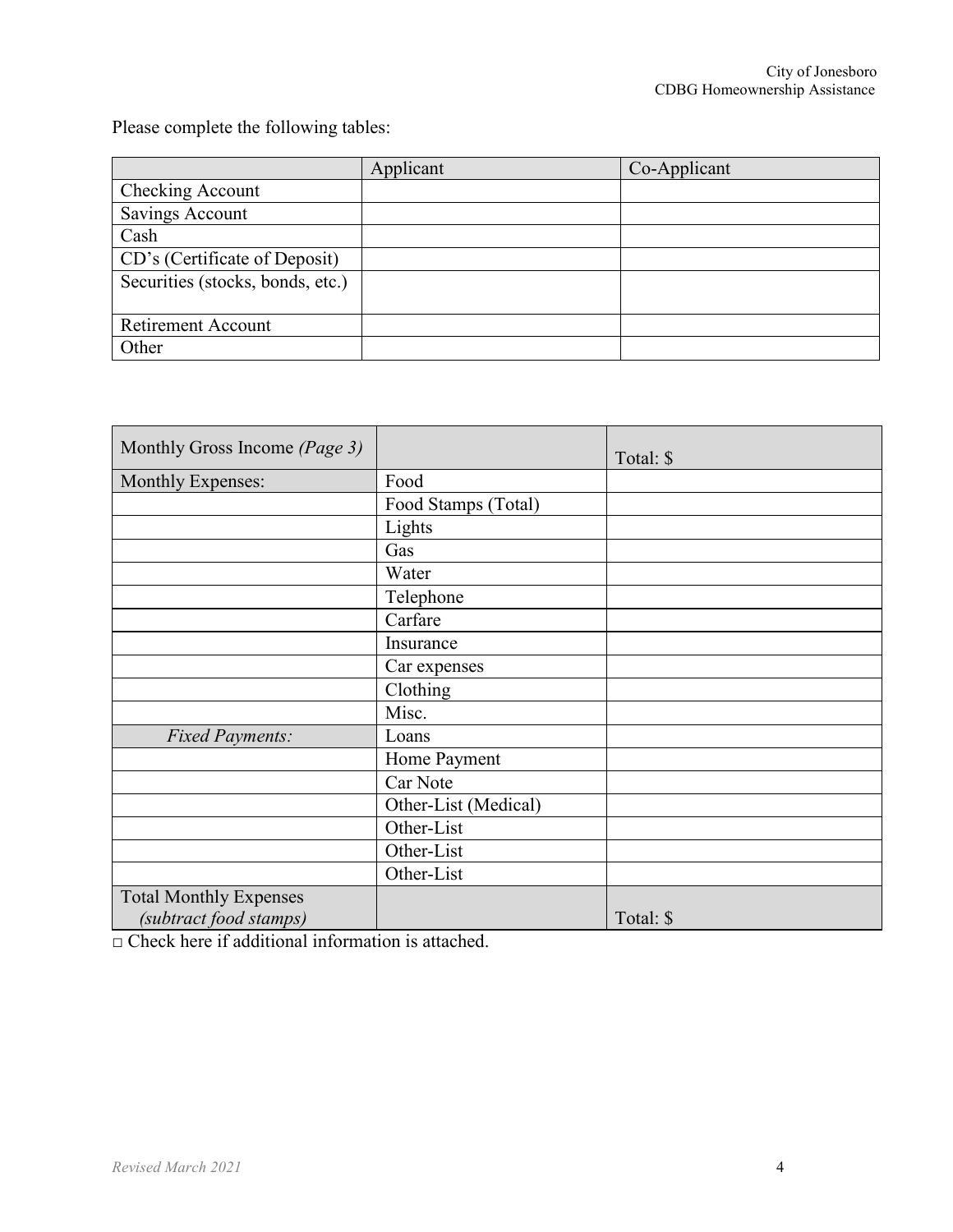| Area: City of Jonesboro FY 2020 Median Family Income: \$65,200 |          |                     |          |          |          |          |          |          |
|----------------------------------------------------------------|----------|---------------------|----------|----------|----------|----------|----------|----------|
| -ADJUSTED INCOME LIMITS (by household size)---                 |          |                     |          |          |          |          |          |          |
|                                                                |          |                     | 3        |          | 5        | 0        |          | $8+$     |
|                                                                | Person   | Person              | Person   | Person   | Person   | Person   | Person   | Person   |
| <b>Extremely-Low</b><br>$(30\%$ Limits)                        | \$12,760 | $$17,240$ $$21,720$ |          | \$26,200 | \$30,680 | \$34,350 | \$36,750 | \$39,100 |
| Low<br>$(50\%)$                                                | \$20,750 | \$23,700            | \$26,650 | \$29,600 | \$32,000 | \$34,350 | \$36,750 | \$39,100 |
| Moderate<br>Income $(80\%)$                                    | \$32,150 | \$37,900            | \$42,650 | \$47,350 | \$51,150 | \$54,950 | \$58,750 | \$62,550 |

### **CDBG INCOME LIMITS** (Circle INCOME RANGE of total households)

CDBG Income Limits may change each program year

\* The FY 2014 Consolidated Appropriations Act changed the definition of extremely low-income to be the greater of 30/50ths (60 percent) of the Section 8 very low-income limit or the poverty guideline as [established](https://www.federalregister.gov/articles/2016/01/25/2016-01450/annual-update-of-the-hhs-poverty-guidelines) by the [Department](https://www.federalregister.gov/articles/2016/01/25/2016-01450/annual-update-of-the-hhs-poverty-guidelines) of Health and Human Services (HHS), provided that this amount is not greater than the Section 8 50% very low-income limit. Consequently, the extremely low income limits may equal the very low (50%) income limits.

**NOTICE:** The client information collected with this application is confidential. The release of information is prohibited with respect to services provided when not directly connected to administration of the program, or the City of Jonesboro. Written consent must be obtained from such person receiving service and, in the case of a minor, that of a responsible parent/guardian prior to the release of information contained in this application.

I/We certify that all information provided here in writing, and that which I may state is true and complete to the best of my/our knowledge. I/We consent to the disclosure of information for the purpose of income verification related to making a determination of my/our eligibility for program assistance. I /We agree to provide any documentation needed to assist in determining eligibility and are a matter of public record. I acknowledge that false, fictitious or fraudulent statements or representations to defraud the City of Jonesboro of funds voids my application for assistance and is punishable by fines not to exceed \$10,000 or imprisonment for not more than five (5) years, or both, under U.S.C. Title 18. I/We understand that it is the obligation of the City of Jonesboro to prosecute violations. I/We also certify that we will reside as residents of the address listed over a period of the next five (5) years. I/We authorize the City of Jonesboro to investigate the information I/we have given on my/our application for assistance, which may include contacting the Department of Human Services regarding my/our household size and/or the type of assistance I/we are currently receiving from the state.

 $\mathcal{L}=\frac{1}{2}\sum_{i=1}^{n} \frac{1}{2} \sum_{i=1}^{n} \frac{1}{2} \sum_{i=1}^{n} \frac{1}{2} \sum_{i=1}^{n} \frac{1}{2} \sum_{i=1}^{n} \frac{1}{2} \sum_{i=1}^{n} \frac{1}{2} \sum_{i=1}^{n} \frac{1}{2} \sum_{i=1}^{n} \frac{1}{2} \sum_{i=1}^{n} \frac{1}{2} \sum_{i=1}^{n} \frac{1}{2} \sum_{i=1}^{n} \frac{1}{2} \sum_{i=1}^{n} \frac{1}{2} \sum_{i$  Date  $\mathcal{L}_\text{G}$ Applicant Spouse (if applicable) Date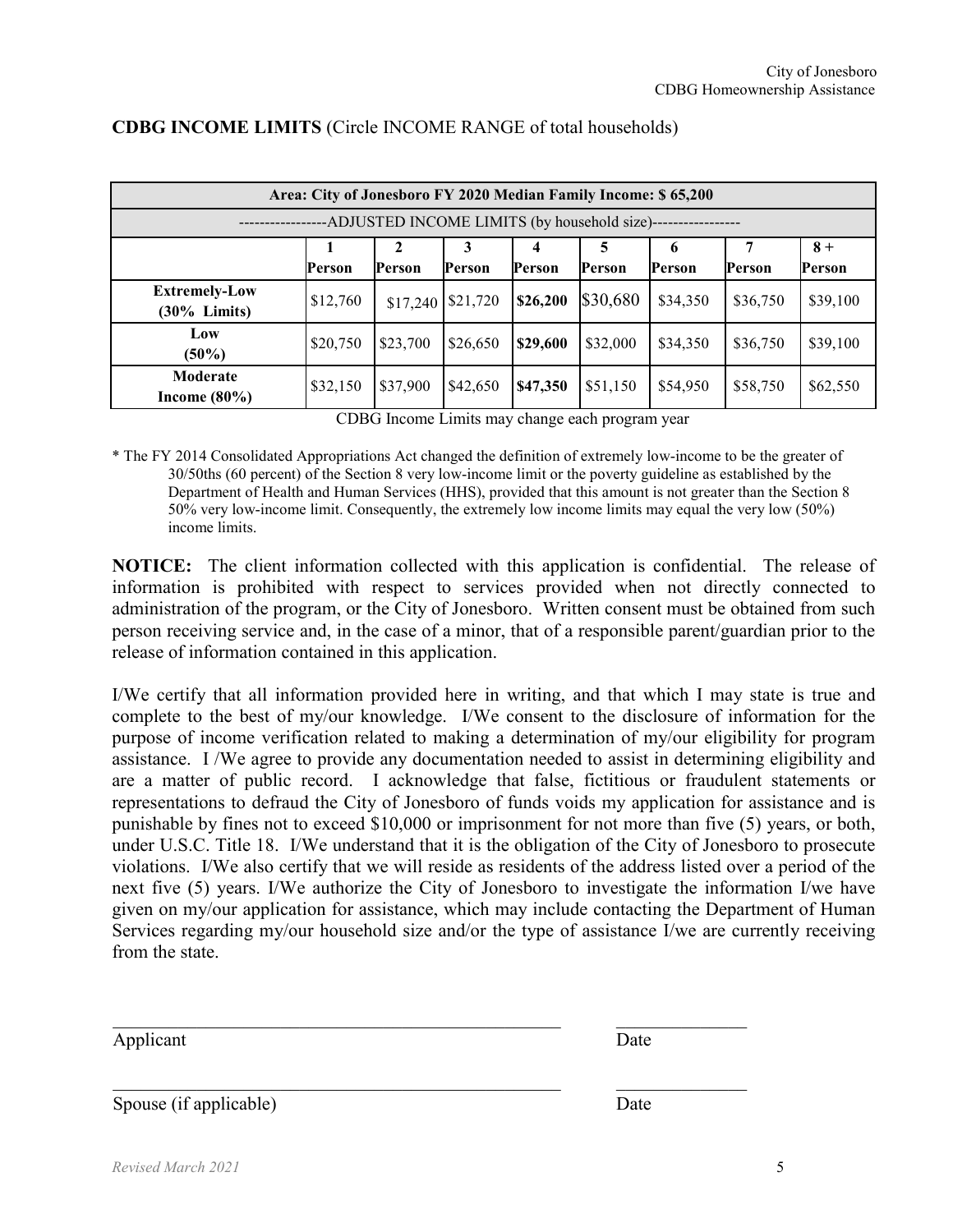### **HOMEOWNERSHIP ASSISTANCE PROGRAM APPLICATION CHECKLIST**

THE APPLICATION WILL BE DEEMED "INCOMPLETE" AND RETURNED TO THE APPLICANT IF ALL ITEMS HAVE NOT BEEN SUBMITTED.

SEE THE FOLLOWING CHECKLIST AND VERIFY ALL INFORMATION HAS BEEN PROVIDED.

Submission date will be recorded upon receipt of "completed" application.

PLEASE NOTE: THE FOLLOWING MUST ACCOMPANY THE APPLICATION IN ORDER TO BE PROCESSED.

- $\square$  COMPLETED APPLICATION
- $\Box$  COPY OF DRIVER'S LICENSE(S)
- $\Box$  COPY OF SOCIAL SECURITY CARD(S) INCLUDING DEPENDENTS
- PROOF OF INCOME (**ALL THAT APPLIES**)
	- $\Box$  COPY OF TWO (2) MOST RECENT CHECK STUBS FROM CURRENT EMPLOYMENT
	- □ SIGNED COPY OF TAX RETURN (PAST 3 YEARS)
	- □ COPY OF W2's (PAST 3 YEARS)
	- □ VERIFICATION OF EMPLOYMENT
	- □ AFFIDAVIT OF NO INCOME (ANY MEMBER OF HOUSEDHOLD WHO IS OVER 18)
	- □ SOCIAL SECURITY VERIFICATION LETTER/COPY OF A MOST RECENT MONTHLY **CHECK**
	- □ COPY OF RETIREMENT VERIFICATION LETTER
	- □ COPY OF PENSION VERIFICATION LETTER OR CHECK STUB
	- □ COPY OF DHS/OTHER AWARD LETTERS
	- □ BANK STATEMENTS (MOST RECENT CHECKING/SAVINGS)
	- □ UNEMPLOYMENT BENEFITS
- GRANT PAY REQUEST BY THE LENDER
- $\square$  COPY OF LOAN ESTIMATE
- $\square$  COPY OF COURSE CERTIFICATE
- $\Box$  COPY OF REAL ESTATE CONTRACT
- $\Box$  COPY OF CLOSING DISCLOSURE (Must be provided after closing)